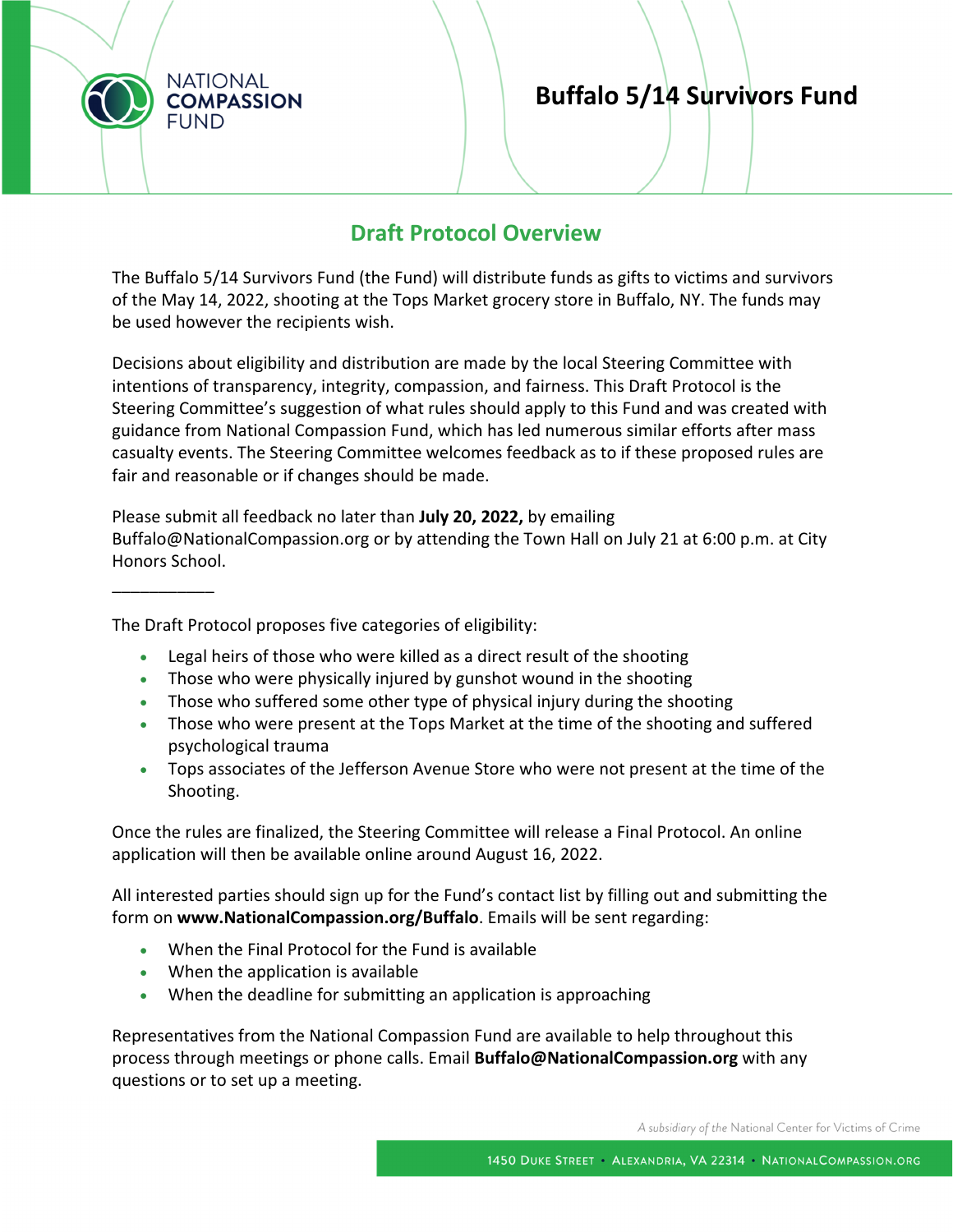# **Buffalo 5/14 Survivors Fund Local Steering Committee**

| Rev. Mark Blue, Co-Chair     | President, Buffalo NAACP                                                                           |
|------------------------------|----------------------------------------------------------------------------------------------------|
| Paul Vukelic, Co-Chair       | Chair, Buffalo Niagara Partnership                                                                 |
| <b>Thomas Beauford</b>       | President & CEO, Buffalo Urban League                                                              |
| <b>Mike Cummings</b>         | Vice Chair of Community Affairs and Outreach for the Dept. of<br>Psychiatry, University of Buffalo |
| <b>Jon Dandes</b>            | Corporate Vice President, Rich Products                                                            |
| <b>Justine David</b>         | <b>Public Relations Specialist, Mower Agency</b>                                                   |
| <b>Andy Davis</b>            | COO, ECMC                                                                                          |
| <b>Peter DeJesus</b>         | President, WNY Area Labor Federation, AFL-CIO                                                      |
| <b>Pastor Larry Donalson</b> | Pastor, Greater Works Christian Fellowship                                                         |
| <b>Tim Hogues</b>            | Neighborhood Resident                                                                              |
| <b>Cedric Holloway</b>       | Director, Johnnie B Wiley Sports Pavilion                                                          |
| <b>Willie Hutch</b>          | Neighborhood Resident                                                                              |
| <b>Kimberly Johnson</b>      | Neighborhood Resident                                                                              |
| <b>Mark Manna</b>            | Western Area Director, UFCW Local One                                                              |
| Lindsay M. McKenna, Esq.     | Bond, Schoenik & King                                                                              |
| <b>Tiara Parker</b>          | <b>Pulse Survivor</b>                                                                              |
| <b>Pastor Kinzer Pointer</b> | Pastor, Agape Fellowship Baptist Church                                                            |
| <b>Kim Rapp</b>              | Victim Advocate                                                                                    |
| <b>Daphne Ross</b>           | Sr. Director, Say Yes to Education, Former Resident                                                |
| <b>Judge Rose Sconiers</b>   | Incoming Chair, Community Foundation for Greater Buffalo                                           |
| <b>Patty Thomas</b>          | Board, Thurman Thomas Foundation                                                                   |
| <b>Thurman Thomas</b>        | Board, Thurman Thomas Foundation                                                                   |
| <b>Chantele Thompson</b>     | Chief Diversity Officer, Mayor Byron Brown's Office                                                |
| <b>Francisco Vasquez</b>     | Former CEO, Child and Family Services of Buffalo                                                   |
| <b>Brad Watts</b>            | Community Relations Manager, People, Inc.                                                          |
| Samantha White, Esq.         | Legal Aid of Buffalo                                                                               |
| Mike Biehler, Esq.           | <b>Tops Markets</b>                                                                                |
| <b>Diane Colgan</b>          | <b>Tops Markets</b>                                                                                |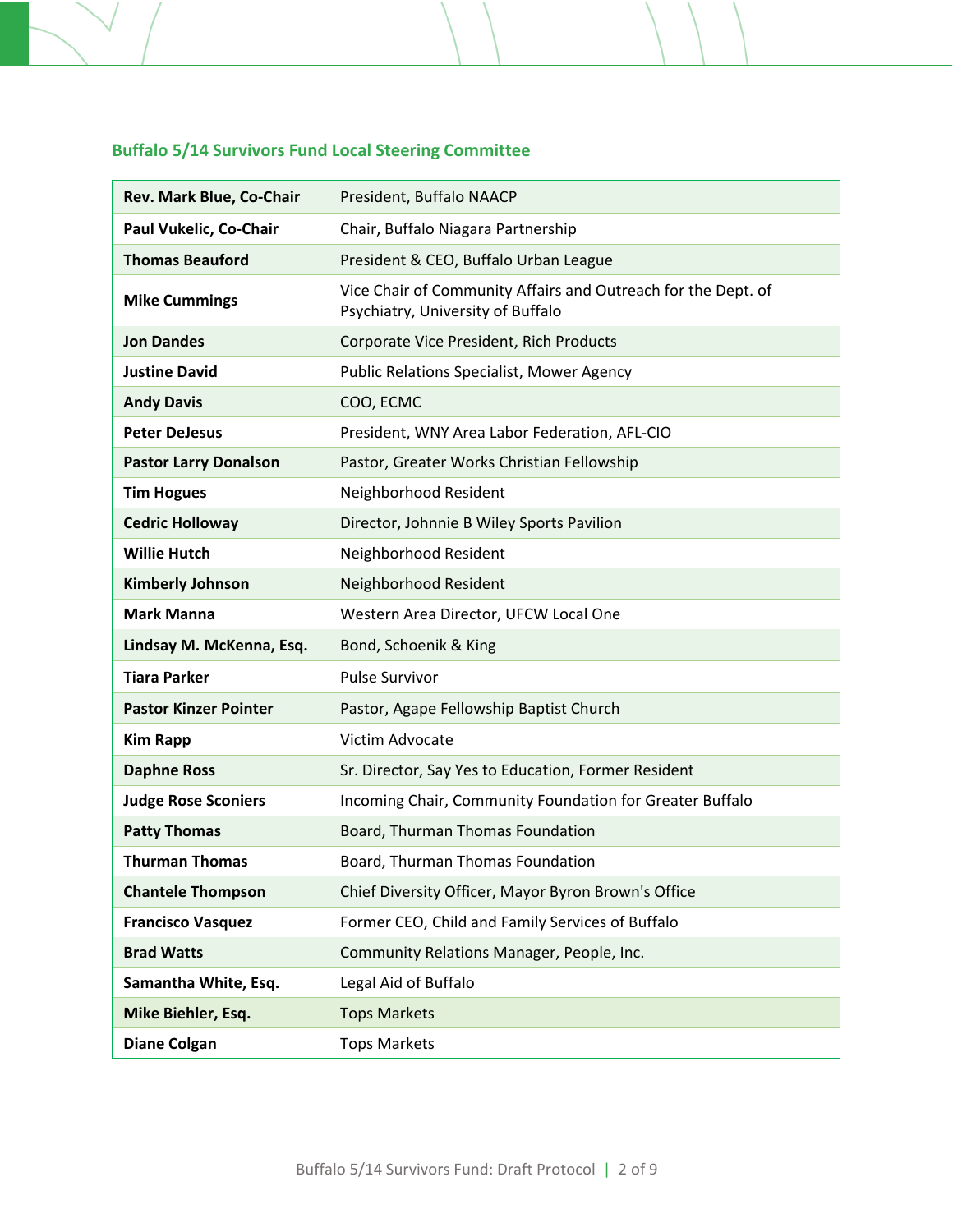# **Draft Protocol**

June 13, 2022

**This is the Draft Protocol. The Final Protocol, which will govern distribution of the Buffalo 5/14 Survivors Fund (the Fund), will be developed by the Fund Administrators, incorporating relevant and appropriate feedback from the Steering Committee, the National Compassion Fund (NCF), the survivors and victims, and the general public, including those present at the Town Hall meeting to be held by the Administrators on July 21, 2022.**

The money paid by the fund is a gift to which no person has a legal claim or entitlement. All **aspects of this Draft Protocol including, without limitation, the classifications of applicants, distribution criteria, application process, and timetable, may be revised and are subject to the full and complete discretion of NCF, which serves as Fund Administrator. The level of benefits paid within each category of eligibility is determined by the steering committee.** 

The Fund was enhanced through the generosity of businesses, foundations, and individual donors. It will be used to assist the families of the victims who were killed, the victims who were physically injured requiring hospitalization, the victims who were physically injured and treated on an outpatient basis, and the victims who were present at the Tops market grocery store during the shooting (the Shooting) on May 14, 2022. The National Compassion Fund, LLC is a subsidiary of the National Center for Victims of Crime, a 501(c)(3) nonprofit organization (Federal Tax ID #30‐0022798).

# **ALL APPLICATIONS MUST BE SUBMITTED ONLINE NO LATER THAN August 16, 2022, TO BE ELIGIBLE TO RECIEVE PAYMENT. IF THE VICTIM IS UNDER THE AGE OF 18 OR IS A VULNERABLE ADULT, A PARENT OR GUARDIAN MUST APPLY ON THE VICTIM'S BEHALF.**

The amounts awarded from the Fund will take into consideration variables that include: (1) the balance in the Fund when it is closed for donations on September 20, 2022; (2) the completion of the review of all submitted applications; and (3) the review and approval by the Administrators. The Administrators reserve all rights to determining the validity of all information submitted by applicants.

Neither citizenship nor immigration status will be considered in determining an applicant's eligibility.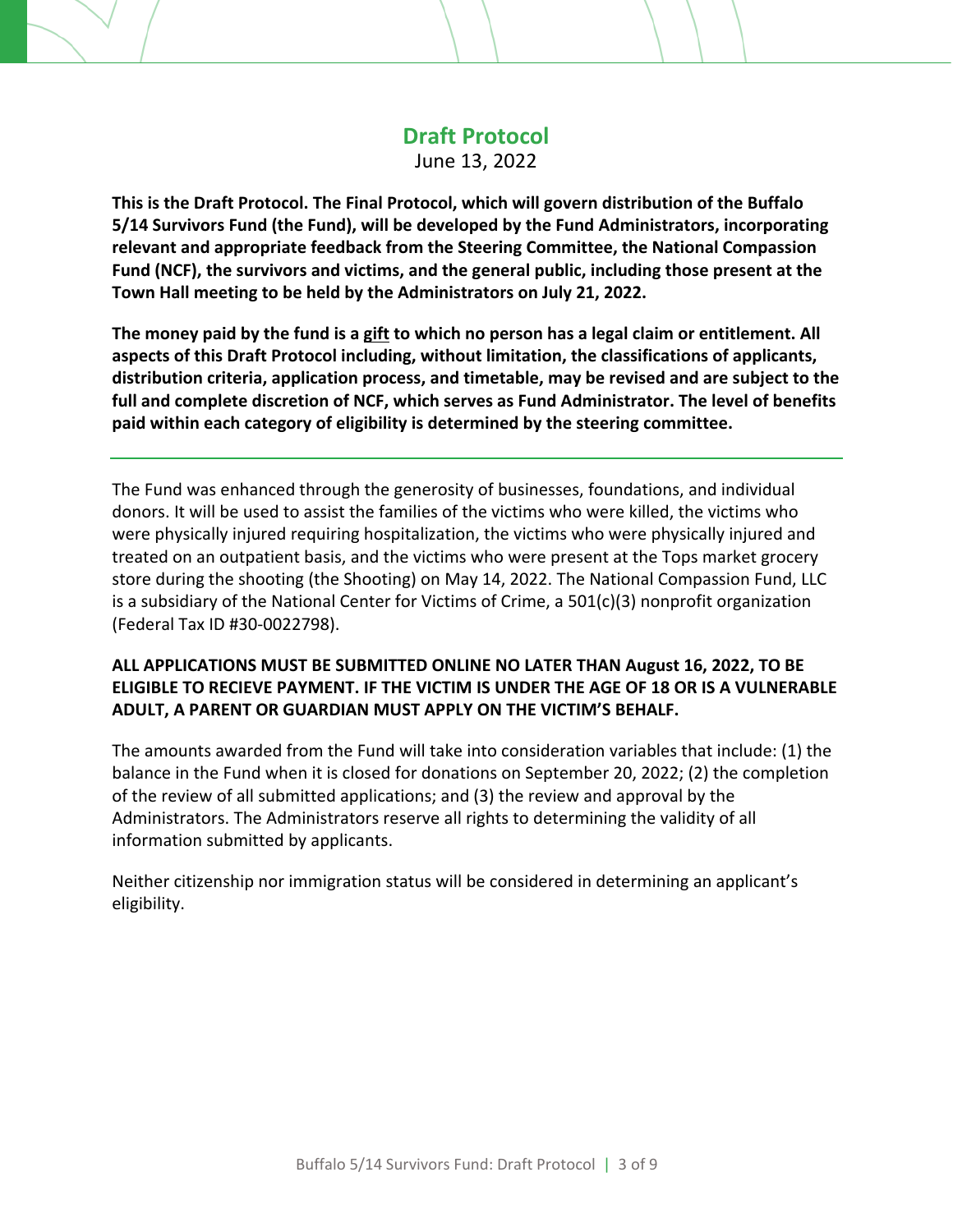#### **SECTION ONE: ELIGIBILITY**

#### **AREA OF ELIGIBILITY**

Individuals in the categories listed below will be deemed to have been "present" and eligible for payment if they were physically present inside or in the parking lot of the Tops Market grocery store located on Jefferson Avenue (as indicated by Figure 1 below) at the time of the shooting.



*Figure 1*

#### **CATEGORIES OF ELIGIBLE APPLICANTS (ELIGIBILITY IS LIMITED TO ONE CATEGORY)**

#### **A. Application for Legal Heirs of Those Killed**

Eligible applicants for deceased victims killed as a result of the Shooting will receive the highest level of payment under the scope of this Draft Protocol. A final payment determination will be made upon receipt of all pertinent data and is subject to all comments above.

#### **B. Individual Physical Injury Applications for Victims Wounded by Gunfire**

Eligible applicants who were physically present within the area of eligibility designated in figure 1 above at the Tops Market grocery store at the time of the Shooting and were physically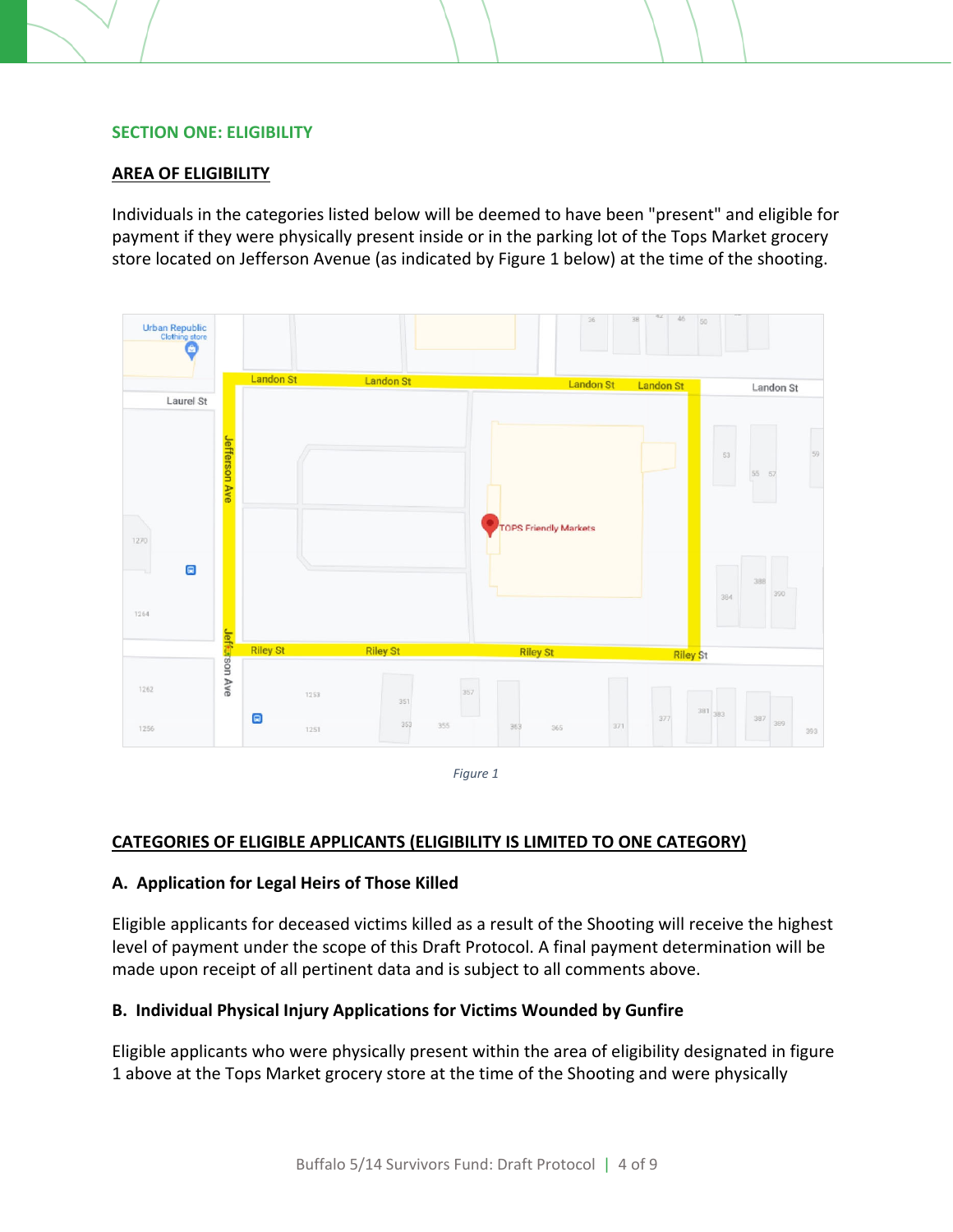injured by gunfire, which shall be defined as being hit by bullets or shrapnel, will receive payment under this Draft Protocol.

## **C. Individual Physical Injury Applications of Victims Treated on an Out‐Patient Basis**

Eligible applicants who were physically present within the area of eligibility designated in figure 1 above at the at the Tops Market grocery store at the time of the Shooting, who suffered non‐ gunshot wound physical injuries as a result of the Shooting, and who received medical treatment no later than Saturday, May 21, 2022, will receive a payment under this Draft Protocol.

#### **D. Individuals Present at the Site Experiencing Psychological Trauma**

Any individuals who were present at the store at the time of the Shooting and experienced psychological trauma are eligible to receive payment under this Draft Protocol.

## **E. Tops Employees Not Present at the time of the Shooting**

Tops employees assigned to store on Jefferson Avenue as of 5/14/2022, but who were not present within the area of eligibility at the time of the Shooting will be eligible for payment under this protocol.

## **SECTION TWO: PROCESS AND PROCEDURES**

Eligible applicants must file an application in order to receive a payment from the Fund. **ALL APPLICATIONS MUST BE SUBMITTED BY THE DEADLINE OF SEPTEMBER 14, 2022;** however, the Fund Administrators reserve the right in their sole discretion to grant a deadline extension.

When completing the application, applicants will specify the category of the applicant: for deceased victims, for physical injury by gunfire, for other physical injury, for psychological trauma, or for Tops employees who were not present at the time of the shooting. In their application, applicants must choose only one distribution category for which they are eligible.

Each eligible applicant should submit only one application per victim. An applicant may submit more than one application only on behalf of separate victims. For example, a person who was present or injured may submit their own application. They may also submit an application on behalf of a minor (if that person is the designated parent or legal guardian of the minor) or on behalf of a family member who was killed (if they are the designated representative).

The process and procedures for consideration of eligible applications will be as follows:

**A.** The Fund will be administered by NCF. The Final Protocol to govern the Fund and a link to submit an online application for benefits will be emailed to all known potential applicants who have signed up for the Fund's contact list on the NCF website (https://nationalcompassion.org/fund/buffalo/). The Final Protocol and information concerning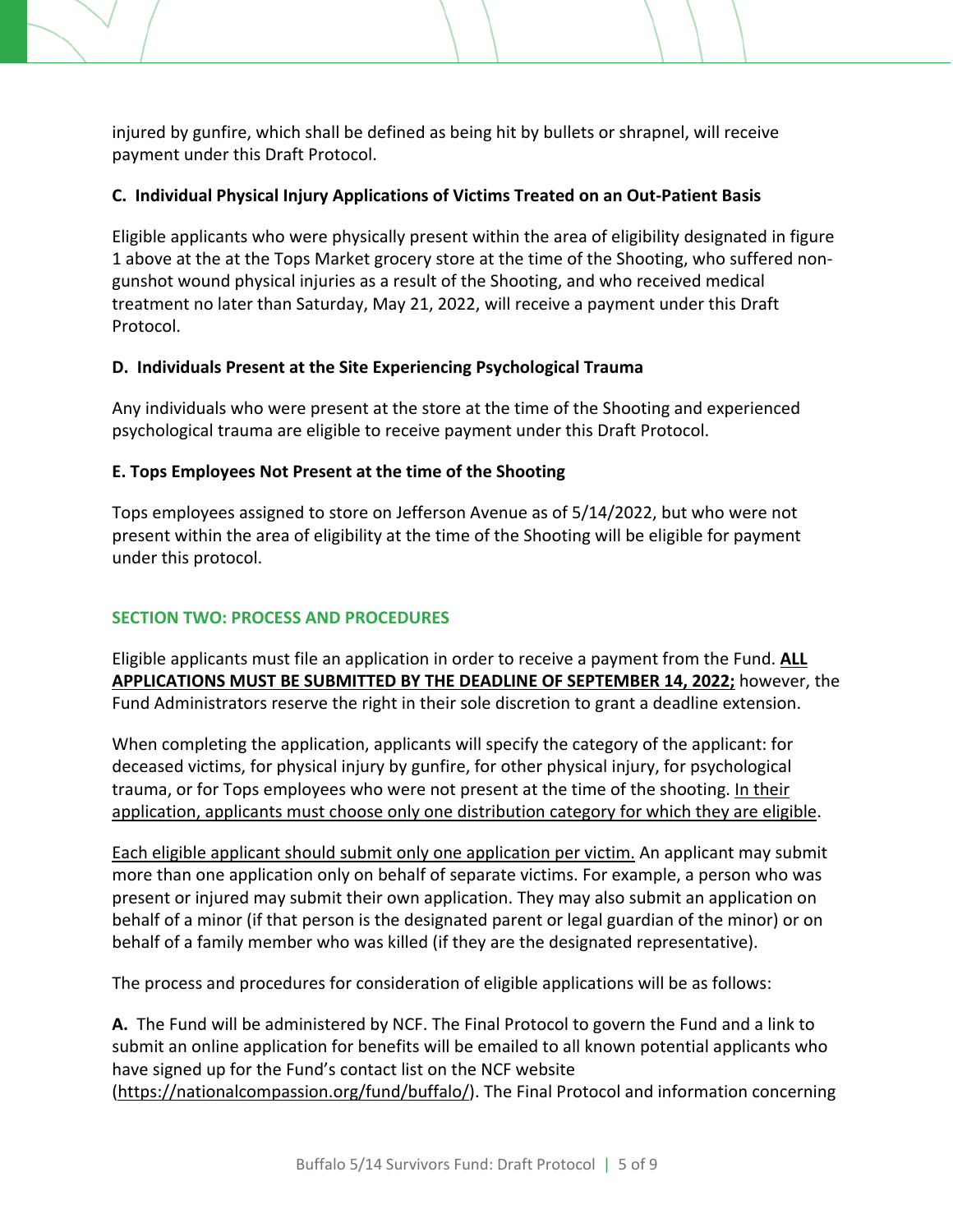the application process will also be available on the NCF website beginning on July 27, 2022. Representatives from NCF (the Fund Administrators) will administer and process the applications. Only one application should be submitted by, or on behalf of, each victim. All applications must be completed and submitted to the Fund Administrators (along with all required supporting documentation detailed in the application or such information curing any deficiencies in information) no later than September 14, 2022. Questions regarding the completion of an application should be sent via email to Buffalo@NationalCompassion.org.

**B.** A public meeting will be conducted by the Fund Administrators on Thursday, July 21, 2022, at 6:00 p.m. at City Honors School located at 186 E. North Street, Buffalo, NY 14204. At the meeting, there will be an explanation of the Draft Protocol and the application submission process, and Fund Administrators will invite input and comments from potential applicants and the general public. Information collected from these group meetings, various communications, and correspondence between the applicants, other interested parties, and the Fund Administrators will be considered in finalizing the Final Protocol.

#### **C.** Access to the application online will be available at

https://nationalcompassion.org/fund/buffalo‐survivors‐fund/ around August 16, 2022. Applicants who lack access to the internet are invited to call the toll‐free applicant assistance number at 855‐4VICTIM (855‐484‐2846) for guidance on alternative filing assistance.

**D.** In the event that an applicant submits an incomplete or deficient application (e.g., the applicant failed to include required documentation or failed to fully complete the application), a representative from the Fund Administrators' office will send an e‐mail notification to the applicant in an effort to resolve any such deficiencies.

**E.** Shortly after the deadline for submission of all financial contributions and the final review and determination of all eligible applications by the Fund Administrators, payments will be issued. The Fund Administrators will submit final payment determinations to the Steering Committee for approval of transmission of the payments, by check or electronic transfer, to each eligible applicant. Applicants may not rely on the timing of any payment. The Administrators, the Steering Committee, and NCF shall have no liability whatsoever for any damage of any kind arising out of or resulting from the timing of any payment from the Fund.

**F.** An application filed for a deceased victim will require the spouse or legal partner's signature if the deceased individual was married at the time of death and shall also include information pertaining to individuals (e.g., spouse, children, parents, siblings) who may be eligible to receive compensation under the local intestacy law of the jurisdiction where the deceased victim was domiciled. In cases where the victim was not married, the personal representative legally authorized to administer the Estate must submit the application. If the deceased had a Last Will & Testament, the Fund will issue payment in accordance with the Will. If the deceased did not leave a Last Will & Testament, the personal representative must prepare a proposed plan of distribution of the funds among the deceased's legal heirs and beneficiaries. In circumstances where the deceased was, at the time of their death, engaged to be married, cohabitating with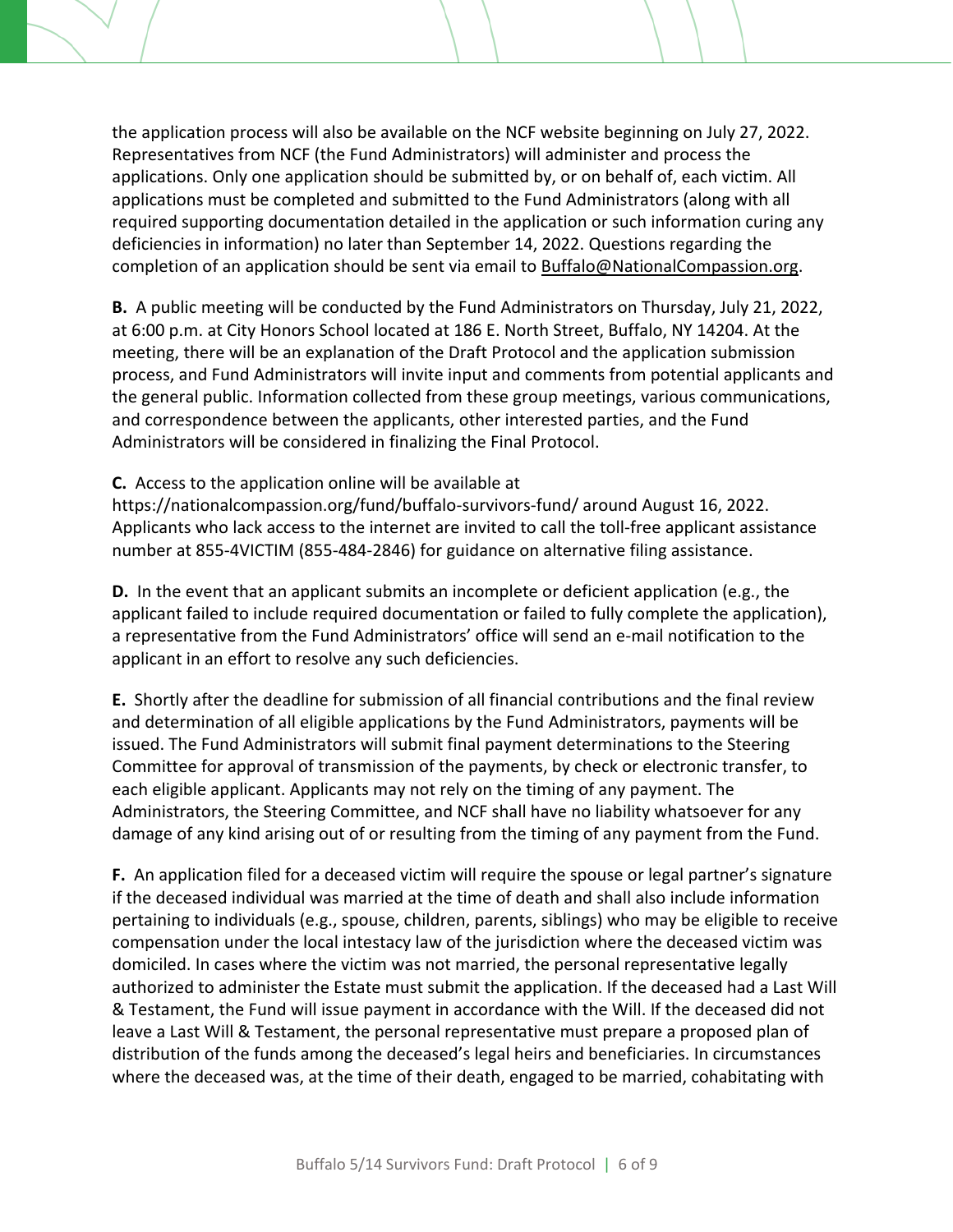an intimate partner, or separated from a spouse, the Fund Administrators may, in their discretion, require a fiancé, intimate partner, or children of the deceased to be included in the proposed distribution plan. The proposed plan will be distributed to all such legal heirs, beneficiaries, and fiancé or cohabitating intimate partner, each of whom must consent to the proposed distribution. If agreement among the heirs cannot be reached as to who will serve as the personal representative or with regard to the proposed distribution, the applicants will be required to obtain legal authorization from the Probate Court having jurisdiction to determine who is the legally responsible person eligible to file the application. Under those circumstances, the Fund Administrators will, in their discretion, withhold funds until an agreement is reached, or deposit the affected funds with the Probate Court having jurisdiction, to be held in a separate account, and to be distributed only upon resolution in accordance with a valid court order.

**G.** If a minor child's application must be submitted and signed by a parent or legal guardian. If an application is required for a vulnerable adult lacking legal capacity, it will require proof of representative capacity, such as a power‐of‐attorney, guardianship, and appointment of guardian or attorney *ad litem*.

**H.** An application filed for a physical injury applicant must include an authorization to release medical information which confirms: (i) the date of initial treatment, (ii) the date of admission to the hospital if applicable, (iii) the date of discharge from the hospital if applicable, and (iv) the nature of the injury and contemporaneous evidence from the treating professional that the injury was sustained as a result of the Shooting.

**I.** An application filed for psychological trauma must have the applicant's presence at the Tops market grocery store at the time of the Shooting corroborated by Tops employment records or by law enforcement records. The Fund Administrators (rather than the applicant) will be responsible for validating this information.

**J.** NCF, its Fund Administrators, and the Steering Committee will use reasonable efforts to maintain confidentiality of all information submitted by applicants but cannot guarantee confidentiality. Applicants are asked to consider any personal ramifications should any information submitted under this Draft Protocol become publicly available.

**K.** Applicants in Category A (Legal Heirs of those killed) may request an advance payment of \$25,000 per decedent. Applicants in Category B (injury) who were hospitalized overnight may request an advance payment of \$10,000. All advance payments will be deducted from the final distribution amount for the category in which the applicant is validated.

**L.** The Fund cannot provide tax advice to those receiving payments from the Fund. The Fund Administrators recommend consulting a tax advisor for any questions regarding tax liability for these payments.

**M.** When all distributions of payments have been completed, a full examination of the Fund will be conducted according to Agreed Upon Procedures by an independent auditing firm. The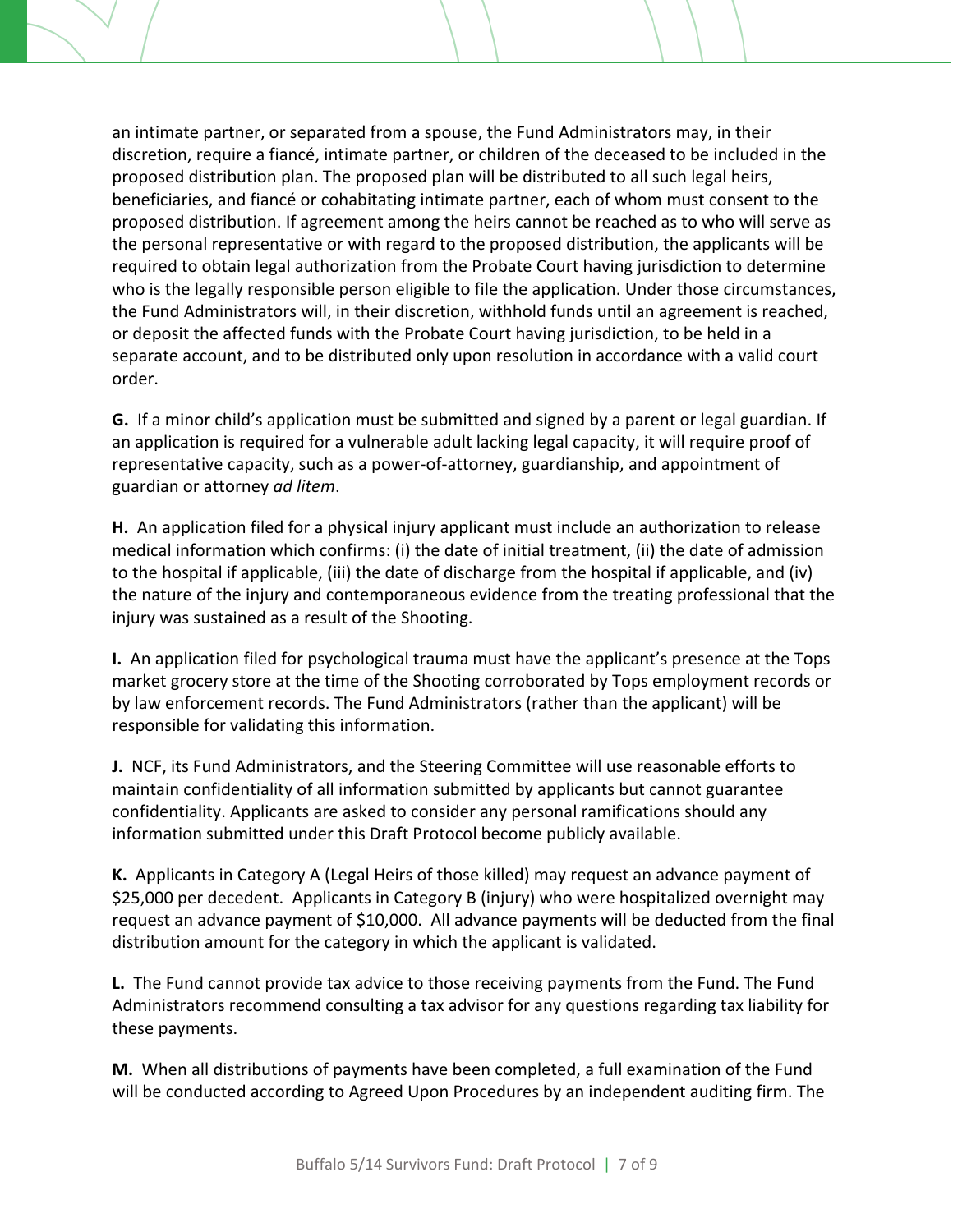results of these Agreed Upon Procedures will be made available to all applicants, donors, and the general public, along with a Final Report from the Fund Administrators.

## **SECTION THREE: OUTREACH AND COMMUNICATION**

**A.** The National Compassion Fund (NCF) may conduct outreach to victims of the Shooting by telephone, mail, in person, and other forms of electronic communication to provide them with information on the application process, to answer questions related to the filing of applications, to assist victims in curing deficiencies on applications, and to work to ensure that all eligible persons who wish to submit applications are able to do so before the September 14, 2022, filing deadline. NCF does not guarantee that all who may be eligible will be contacted, nor does it guarantee that all eligible persons who are in contact with NCF will be included in the Final Distribution. It is the responsibility of the applicant to make sure that the application is timely filed and received. Contact information that is held by law enforcement or healthcare professionals is never shared with NCF, and there should be no assumption that anyone who is eligible will be contacted simply because they have shared their contact information with either law enforcement, the Red Cross, or any other service provider. Contact information must be shared with NCF via the Fund‐specific online contact form.

**B.** Once finalized, the Final Protocol and application information will be disseminated to all known victims who have signed up for the online contact form on https://nationalcompassion.org/fund/buffalo‐survivors‐fund/. The Fund Administrators will work directly with applicants as requested so that applications are submitted by the September 14, 2022, deadline.

**C.** Applicants may request to schedule optional meetings face‐to‐face or by telephone with the Fund Administrators. All applications will be processed during the period between August 16\_ 2022, and October 14, 2022. All applicants requesting meetings with the Fund Administrators before the application is processed will be afforded such a meeting during the period between August 11, 2022, and September 14, 2022. Meetings will be scheduled at mutually convenient times and locations. To request a meeting, please email a request to Buffalo@NationalCompassion.org.

#### **SECTION FOUR: PROPOSED BUFFALO TIMELINE**

- $\bullet$  May 14, 2022 Shooting occurs
- June 10, 2022 First meeting of Steering Committee; approve Draft Protocol and send for translation
- June 20, 2022 Publish Draft Protocol and public comment period begins
- July 21, 2022 Town Hall Meeting and public comment period ends
- July 23, 2022 Steering Committee meets to approve Final Protocol